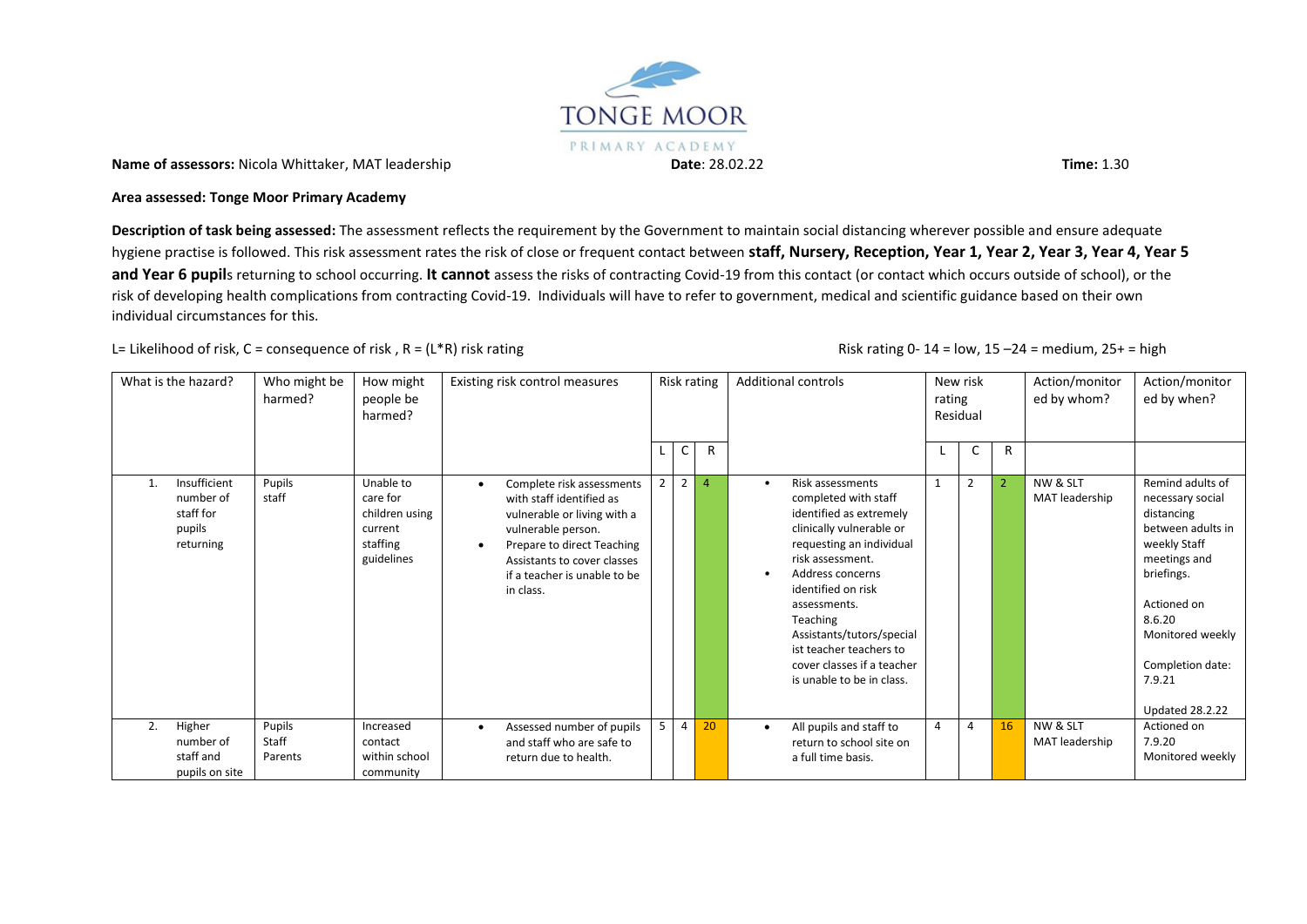

|                                                                                         |                 | between<br>children and<br>also staff                                                     | $\bullet$<br>$\bullet$<br>$\bullet$<br>$\bullet$<br>$\bullet$<br>$\bullet$ | Assessed number of<br>rooms available and how<br>many pupils can be in each<br>room according to 2m<br>distance/age of children<br>ability to socially distance<br>Full time places offered to<br>key worker and vulnerable<br>children<br>Part time places were<br>originally offered children<br>in N, Rec, Y1, y6<br>Pupils to be grouped into<br>Year group or<br>Keyworker/vulnerable<br>pupil class bubbles<br>Each class bubble will<br>avoid contacts outside of<br>their group<br>Each class bubble will use<br>designated classroom and<br>toilet facilities only<br>Each class bubble will be<br>allocated the same staff<br>each day<br>Share guidance with staff<br>via risk assessment and<br>staff guidance sheet for<br>Tier 3 & 4 staff |                |                |    | Staff to keep 2m<br>$\bullet$<br>physical distance when<br>possible.<br>Stagger first week back<br>for Years 1-6 to allow<br>staff and pupils time to<br>adhere to the new<br>arrangements<br>EYFS pupils to have<br>longer staggered period<br>to establish new<br>routines and better<br>transition for emotional<br>wellbeing.<br>Pastoral/CP/SEND/Atten<br>dance team to complete<br>risk assessments for<br>pupils who are<br>considered to be of<br>vulnerable health or<br>living with someone<br>who is of vulnerable<br>health. |                |   |   | Pastoral/<br>Attendance/<br>SEND/CP Team | Completion date:<br>14.9.20<br>Monitored weekly<br><b>Updated: 5.1.21</b><br>Updated: 24.2.21<br><b>Updated 30.11.21</b><br><b>Updated: 28.2.22</b> |
|-----------------------------------------------------------------------------------------|-----------------|-------------------------------------------------------------------------------------------|----------------------------------------------------------------------------|----------------------------------------------------------------------------------------------------------------------------------------------------------------------------------------------------------------------------------------------------------------------------------------------------------------------------------------------------------------------------------------------------------------------------------------------------------------------------------------------------------------------------------------------------------------------------------------------------------------------------------------------------------------------------------------------------------------------------------------------------------|----------------|----------------|----|------------------------------------------------------------------------------------------------------------------------------------------------------------------------------------------------------------------------------------------------------------------------------------------------------------------------------------------------------------------------------------------------------------------------------------------------------------------------------------------------------------------------------------------|----------------|---|---|------------------------------------------|-----------------------------------------------------------------------------------------------------------------------------------------------------|
| 3.<br>Supporting<br>new staff,<br>trainee<br>teachers who<br>will be new<br>to the site | Staff<br>Pupils | New staff<br>may not be<br>aware of<br>safety<br>measure put<br>in place due<br>to COVID. | $\bullet$<br>$\bullet$                                                     | During Summer 2020 no<br>new staff to start<br>employment and no<br>students on site.<br>Staff new to employment<br>for September complete a<br>school visit alongside an<br>experienced member of<br>staff and complete all<br>COVID checks.                                                                                                                                                                                                                                                                                                                                                                                                                                                                                                            | $\overline{3}$ | $\overline{4}$ | 12 | New staff/trainee<br>teachers must complete<br>COVID induction:<br>read the school's risk<br>✓<br>assessment<br>Must look at COVID<br>✓<br>school timetables<br>Must be taken on a tour of the site<br>by a senior manager/senior                                                                                                                                                                                                                                                                                                        | $\overline{2}$ | 4 | 8 | <b>SLT</b><br>Senior Staff               | Actioned on<br>7.9.20<br>Monitored weekly<br>Completion date:<br>7.9.20<br><b>Updated 30.11.21</b><br><b>Updated: 28.2.22</b>                       |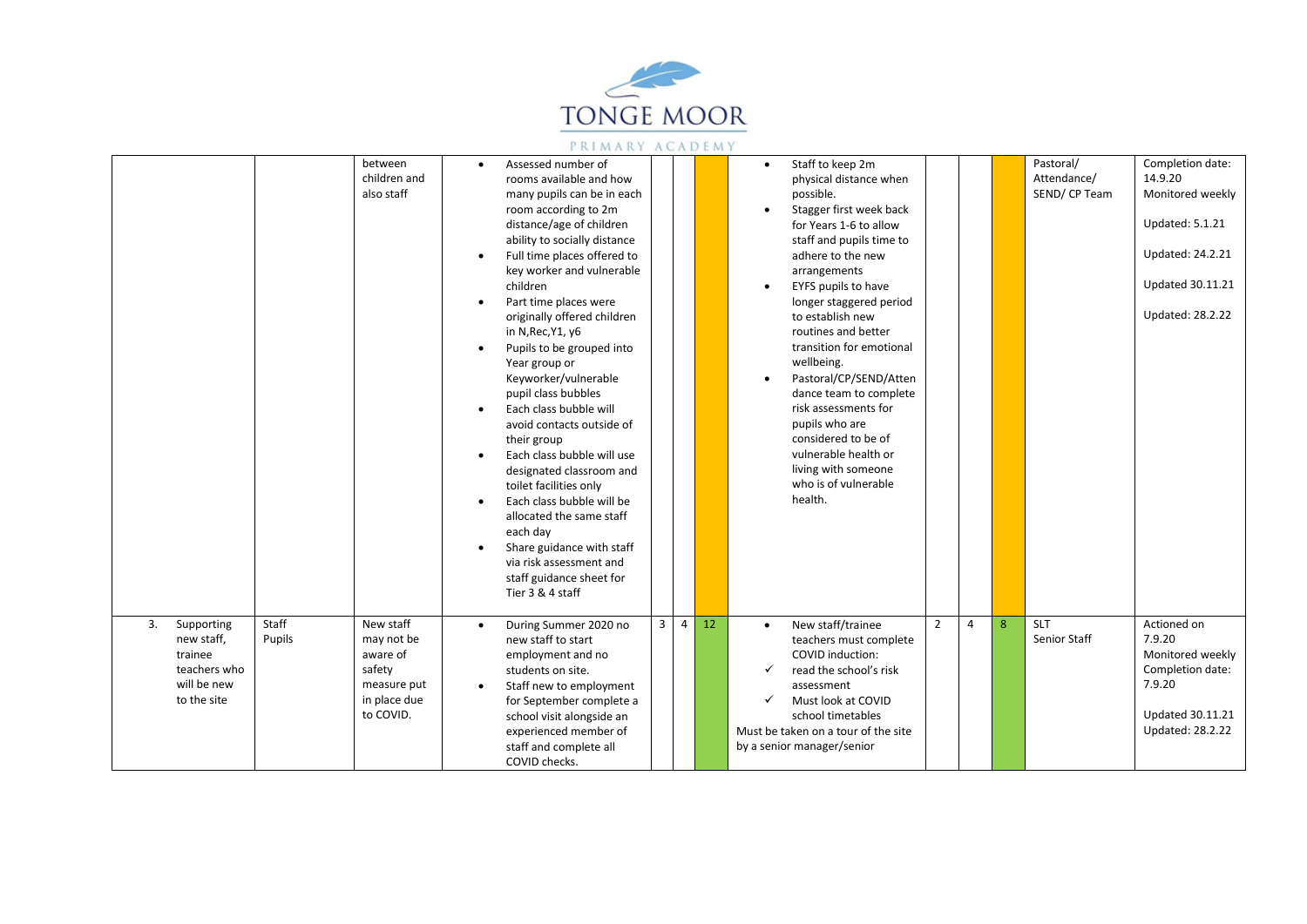

|    |                                               |                            |                                                                                                                                                           |                                                               |                                                                                                                                                                                                                                                                                              |                |                |    | member of staff to see how the risk<br>assessment has been put into place<br>✓<br>Must read the COVID<br>Fire safety, Invacuation,<br>behaviour policies.                                                                                                                                                                                                                                                                                                                                                                                                                                                                                                                                          |  |
|----|-----------------------------------------------|----------------------------|-----------------------------------------------------------------------------------------------------------------------------------------------------------|---------------------------------------------------------------|----------------------------------------------------------------------------------------------------------------------------------------------------------------------------------------------------------------------------------------------------------------------------------------------|----------------|----------------|----|----------------------------------------------------------------------------------------------------------------------------------------------------------------------------------------------------------------------------------------------------------------------------------------------------------------------------------------------------------------------------------------------------------------------------------------------------------------------------------------------------------------------------------------------------------------------------------------------------------------------------------------------------------------------------------------------------|--|
| 4. | Supporting<br>pupils with<br>complex<br>needs | Pupils<br>staff            | Difficult to<br>maintain<br>social<br>distance<br>within school<br>community.<br>Pupils and<br>staff could<br>get hurt by<br>pupils with<br>high anxiety. | $\bullet$<br>$\bullet$<br>$\bullet$<br>$\bullet$              | SENDCO has completed<br>risk assessments and spoke<br>with parents<br>One to one Support if<br>staffing ratios allow<br>Tailored curriculum and<br>timetable<br>Re-assess risk assessments<br>$-$ Is it suitable for pupils<br>with complex needs to<br>return during a period of<br>change? | $\overline{4}$ | $\overline{4}$ | 16 | $\overline{3}$<br>ZA, CA, NK, NW<br>$\overline{4}$<br>12<br>Actioned on<br>Use of PPE if<br>$\bullet$<br>7.9.20<br>appropriate.<br>Monitored weekly<br>Staff have access to<br>online training on how<br>Completion date:<br>to wear and dispose of<br>9.9.20<br>PPE.<br>Pupils with complex<br>Updated: 24.2.21<br>needs to visit school site<br>prior to start date to see<br><b>Updated 30.11.21</b><br>set up and how we<br><b>Updated: 28.2.22</b><br>follow safety rules.<br>Safety rules available in<br>PowerPoint for all<br>pupils.<br>SENDCO to provide<br>additional support for<br>pupils to prepare for<br>transition.<br>Pupils offered review of<br>individual risk<br>assessments |  |
| 5. | Drop off and<br>pick up times                 | Pupils<br>Staff<br>Parents | Difficult to<br>maintain<br>social<br>distancing<br>amongst<br>school<br>community                                                                        | $\bullet$<br>$\bullet$<br>$\bullet$<br>$\bullet$<br>$\bullet$ | Use varied exits and<br>entrances for year group<br>pupils.<br>Open early to support<br>staggered entry and exit<br>Parents maintain 2m<br>distance<br>Staggered year group drop<br>off and pick up times<br>Use a greater number of<br>entrances and exits                                  | 5              | $\overline{4}$ | 20 | NW & SLT<br>12<br>3<br>$\overline{4}$<br>Actioned on<br>Children collected from<br>$\bullet$<br>7.9.20<br>MAT leadership<br>yard in classes<br>Monitored weekly<br>Communication to<br>reinforce the<br>Completion date:<br>importance that:<br>9.9.20<br>parents do not enter the<br>building<br><b>Updated 2.11.20</b><br>Parents maintain 2m<br>distance<br>Updated 4.1.21                                                                                                                                                                                                                                                                                                                      |  |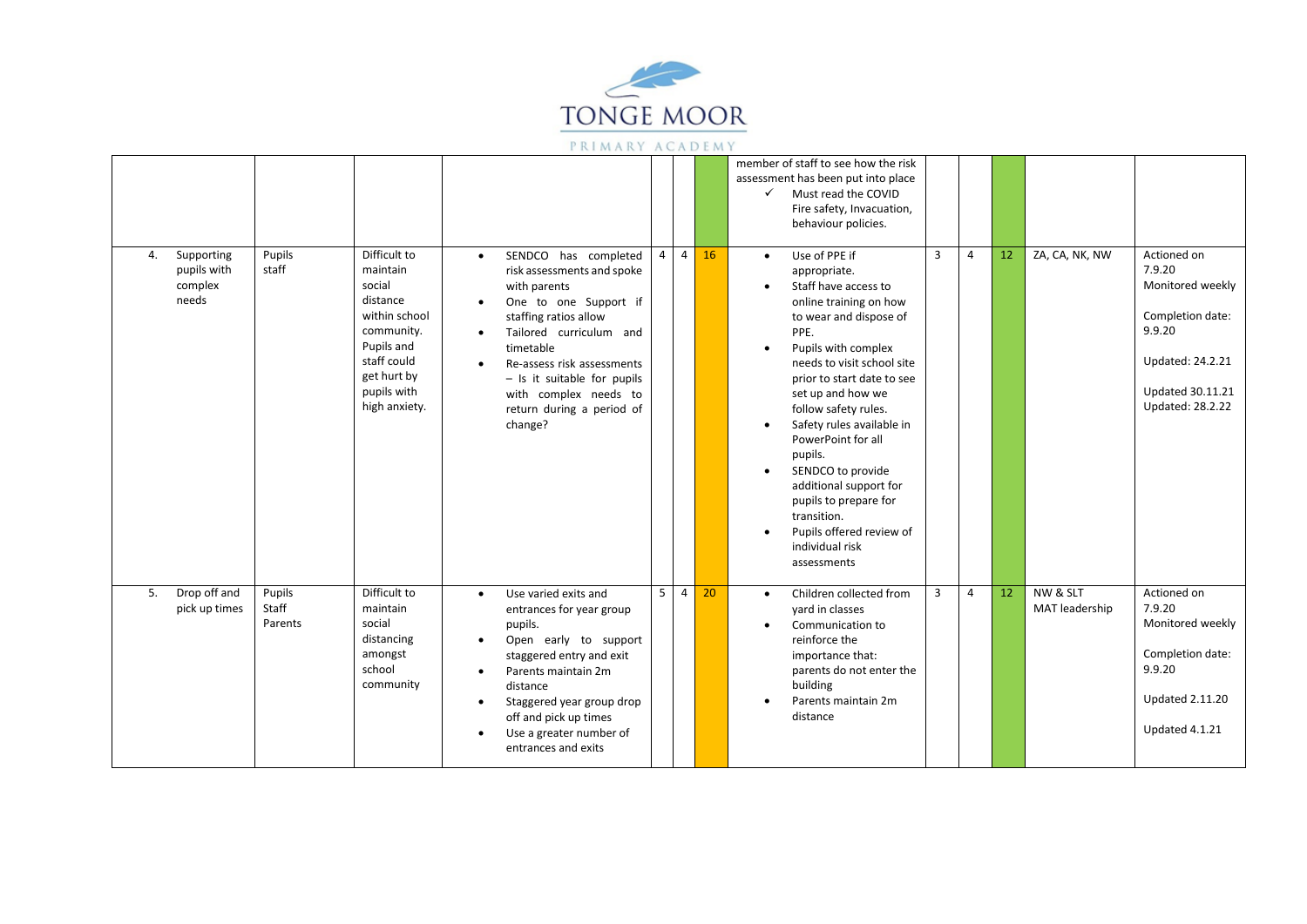

|            |                            |                                                                       |                                                                                    | $\bullet$<br>$\bullet$<br>$\bullet$ | All entry and exit points<br>shared via email, twitter<br>and website to parents,<br>pupils and staff.<br>Ask that only 1 parent<br>drops of their children.<br>Mark 2m distance on                                       |                |                |    |                        |                                                                                                                                                                                                                                                                                                                      |                |   |    |                                  | <b>Updated 24.2.21</b><br><b>Updated 30.11.21</b><br><b>Updated: 28.2.22</b>                                                                  |
|------------|----------------------------|-----------------------------------------------------------------------|------------------------------------------------------------------------------------|-------------------------------------|---------------------------------------------------------------------------------------------------------------------------------------------------------------------------------------------------------------------------|----------------|----------------|----|------------------------|----------------------------------------------------------------------------------------------------------------------------------------------------------------------------------------------------------------------------------------------------------------------------------------------------------------------|----------------|---|----|----------------------------------|-----------------------------------------------------------------------------------------------------------------------------------------------|
|            |                            |                                                                       |                                                                                    | $\bullet$<br>$\bullet$              | fences for parents to<br>follow<br>Use of one way system<br>through the school<br>grounds to reduce<br>crossover of people<br>Use of PPE for staff taking<br>children in from<br>parents/carers                           |                |                |    |                        |                                                                                                                                                                                                                                                                                                                      |                |   |    |                                  |                                                                                                                                               |
| 6.<br>club | Before and<br>After School | Pupils<br>Staff<br>Parents                                            | Difficult to<br>maintain<br>social<br>distancing<br>amongst<br>school<br>community | $\bullet$<br>$\bullet$              | 60 pupils regularly attend<br>breakfast club.<br>Hall only useable space for<br>BC and ASC as no time to<br>clean classrooms before<br>start of the school day.                                                           | 5              | $\overline{4}$ | 20 | $\bullet$<br>$\bullet$ | Assessed the number of<br>pupils that can be<br>accommodated safely<br>Surplus places will be<br>offered based on<br>waiting list<br>Limited number of<br>places available for ASC<br>parents to access using<br>existing system<br>Ensure appropriate<br>staff- pupil ratios<br>Staff to distance where<br>possible | 3              | 4 | 12 | NW NK JP ML LM<br>MAT leadership | Actioned on<br>7.9.20<br>Monitored weekly<br><b>Updated 30.11.21</b><br><b>Updated: 28.2.22</b>                                               |
| 7.         | Visitors to<br>school      | Pupils<br>Staff<br>Parents<br>Contractors<br>Other school<br>services | Difficult to<br>maintain<br>social<br>distancing<br>amongst<br>school<br>community | $\bullet$<br>$\bullet$<br>$\bullet$ | No parents on site. Phone<br>call/video<br>conference/email only<br>Only essential contractors<br>on site<br>Contractors sign<br>disclaimer declaring no<br>symptoms<br>Contractor greeted by<br>staff member who ensures | $\overline{3}$ | $\overline{a}$ | 12 | $\bullet$              | Parents collecting a child<br>who is unwell will<br>receive a phone call and<br>will be asked to collect<br>the child from the main<br>entrance<br>Visitor to be escorted by<br>member of staff in<br>accordance with<br>safeguarding policy and                                                                     | $\overline{2}$ | 4 | 8  | NW & SLT<br>MAT leadership       | Monitored weekly<br>Completion date:<br>All controls in<br>place from 7.9.20<br>NHS APP Track<br>and Trace QR<br>code poster on<br>display in |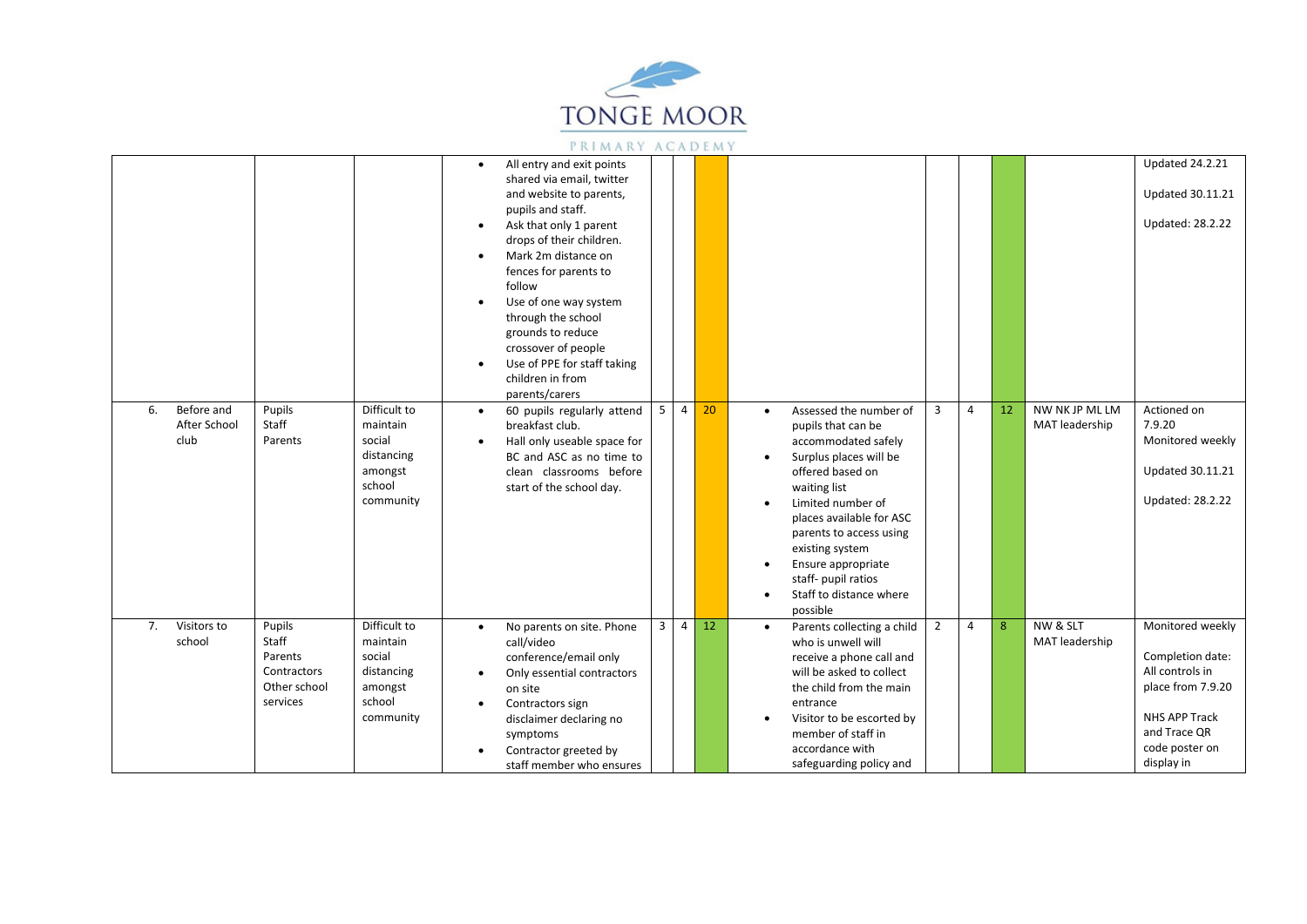

|                                                                                                                          |                 |                                                                                    | $\bullet$                                                                               | when they sign in, they<br>also sanitise hands<br>Contractor reminded to<br>only work in agreed areas                                                                                                                                                                                                                                            |   |                |    | $\bullet$              | to ensure knowledge of<br>areas of site entered<br><b>Essential visitors must</b><br>read COVID guidance<br>before entering the<br>building and must sign<br>disclaimer.<br>Pre-arranged meetings<br>with parents to be<br>offered in person where<br>it is considered safe or<br>over the phone or via<br>video call. Essential<br>meeting by prior<br>appointment only.<br>Contracting companies<br>to set up own risk<br>assessments and share<br>with Facilities<br>Management at St Bede |   |                |    |                                                  | Reception for<br>visitors to scan if<br>they have the<br>APP. 05/10/20<br><b>Updated 30.11.21</b><br>Updated: 28.2.22                                                                                                                                                                               |
|--------------------------------------------------------------------------------------------------------------------------|-----------------|------------------------------------------------------------------------------------|-----------------------------------------------------------------------------------------|--------------------------------------------------------------------------------------------------------------------------------------------------------------------------------------------------------------------------------------------------------------------------------------------------------------------------------------------------|---|----------------|----|------------------------|-----------------------------------------------------------------------------------------------------------------------------------------------------------------------------------------------------------------------------------------------------------------------------------------------------------------------------------------------------------------------------------------------------------------------------------------------------------------------------------------------|---|----------------|----|--------------------------------------------------|-----------------------------------------------------------------------------------------------------------------------------------------------------------------------------------------------------------------------------------------------------------------------------------------------------|
| 8.<br>Large<br>numbers of<br>staff and<br>pupils on the<br>yard and in<br>the hall<br>during break<br>and lunch<br>times | Pupils<br>Staff | Difficult to<br>maintain<br>social<br>distancing<br>amongst<br>school<br>community | $\bullet$<br>$\bullet$<br>$\bullet$<br>$\bullet$<br>$\bullet$<br>$\bullet$<br>$\bullet$ | Staggered break and<br>lunchtimes<br>Children eat in hall<br>maintaining 2m distance<br>Use of all yards to support<br>social distancing<br>Staggered break and<br>lunchtimes<br>Designated play areas for<br>groups of children<br>Children having a hot<br>dinner will eat in the hall<br>at a designated table for<br>their Year group bubble | 6 | $\overline{4}$ | 24 | $\bullet$<br>$\bullet$ | Each table will be<br>sanitised before next<br>class use it.<br>One ways system in hall<br>to limit crossover of<br>bubble<br>Staggered break and<br>lunchtimes<br>Designated play areas<br>for class groups of<br>children                                                                                                                                                                                                                                                                   | 3 | $\overline{4}$ | 12 | LP & Kitchen staff<br>NW & SLT<br>MAT leadership | Actioned on<br>2.11.20<br>Monitored weekly<br>Additional<br>Controls:<br>2m distance tape<br>placed in front of<br>serving area.<br>Extra clearing<br>stations set up for<br>pupils.<br>Completion date:<br>16.9.20<br><b>Updated 23.2.21</b><br><b>Updated 30.11.21</b><br><b>Updated: 28.2.22</b> |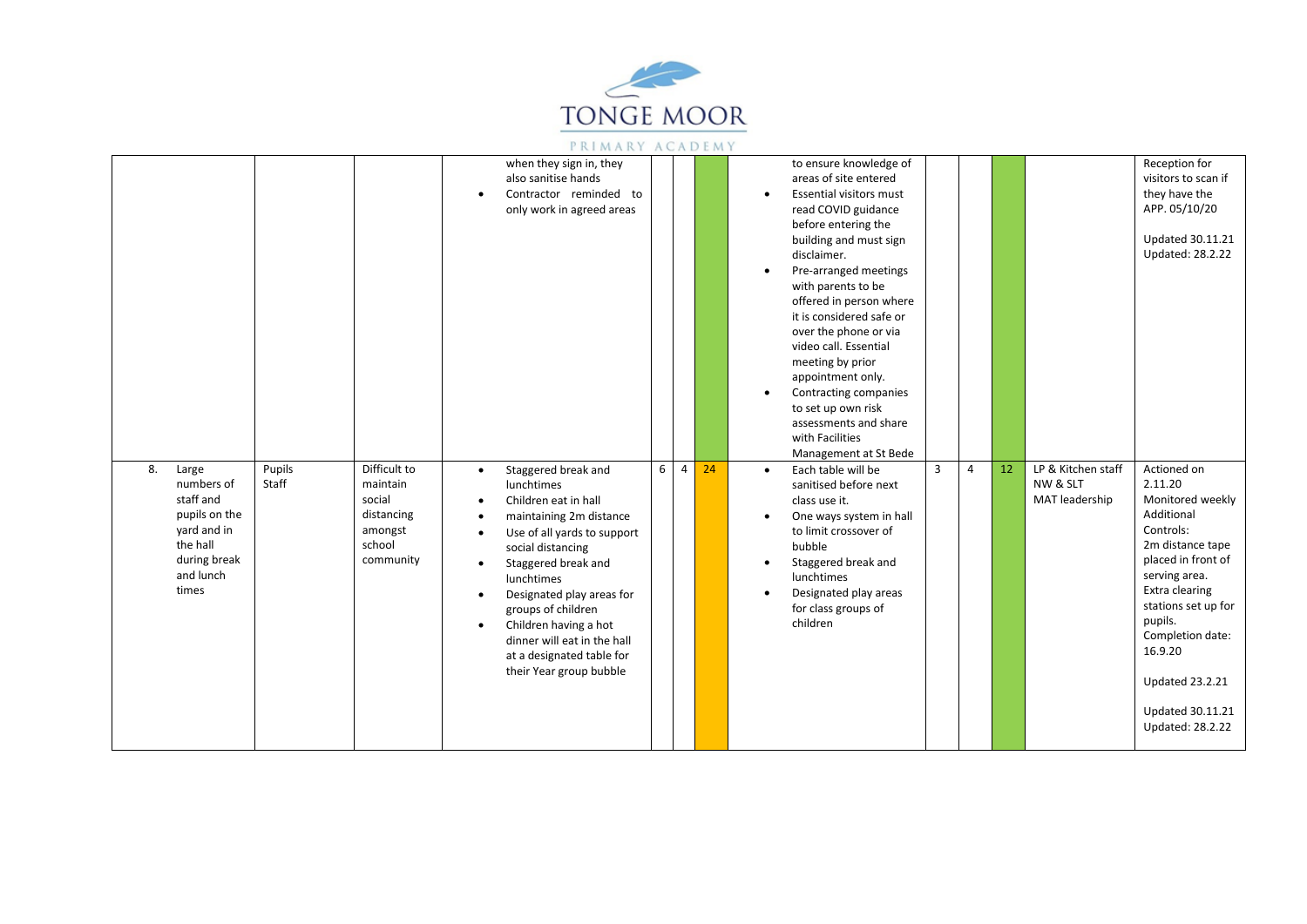

| 9.<br>Supporting<br>social<br>distancing in<br>the<br>classroom.    | Pupils<br>Staff | Difficult to<br>maintain<br>social<br>distancing<br>amongst<br>school<br>community | Desks in classrooms<br>$\bullet$<br>currently in use, placed at<br>2m distance from Y1-6-.<br>This is not suitable for EYFS<br>$\bullet$<br>as children play and learn<br>in a different way.                                                                                                                                       | $\mathbf{3}$<br>6 | 5<br>5         | 15<br>30 | Staff educate pupils<br>$\overline{2}$<br>-5<br>10<br>$\bullet$<br>about social distancing<br>and what 2m distance<br>looks like<br>Staff also have the<br>$\bullet$<br>option of wearing face<br>30<br>5<br>6<br>masks in classrooms                                                                                                              | All staff<br>Actioned wb:<br>7.9.20<br>Monitored daily<br>Completion date:<br>9.9.20<br>Updated 4.1.21<br><b>Updated 24.2.21</b><br><b>Updated: 28.2.22</b>                                                     |
|---------------------------------------------------------------------|-----------------|------------------------------------------------------------------------------------|-------------------------------------------------------------------------------------------------------------------------------------------------------------------------------------------------------------------------------------------------------------------------------------------------------------------------------------|-------------------|----------------|----------|----------------------------------------------------------------------------------------------------------------------------------------------------------------------------------------------------------------------------------------------------------------------------------------------------------------------------------------------------|-----------------------------------------------------------------------------------------------------------------------------------------------------------------------------------------------------------------|
| 10. Supporting<br>social<br>distancing in<br>offices.               | Pupils<br>Staff | Difficult to<br>maintain<br>social<br>distancing<br>amongst<br>school<br>community | No more than 2 people<br>$\bullet$<br>working in an office space.<br>Rota used to ensure some<br>$\bullet$<br>staff could work at home to<br>support social distancing<br>on site.                                                                                                                                                  | $\overline{4}$    | $\overline{4}$ | 16       | Antibacterial<br>$\overline{3}$<br>$\overline{4}$<br>12<br>wipes<br>$\bullet$<br>provided to wipe down<br>work surfaces.                                                                                                                                                                                                                           | AH, KB<br>Actioned wb:<br>7.9.20<br>Monitored daily<br>Completion date:<br>7.9.20<br>Updated 4.1.21<br><b>Updated 23.2.21</b><br><b>Updated 30.11.21</b><br>Updated: 28.2.22                                    |
| 11. Supporting<br>social<br>distancing in<br>the Hall for<br>dining | Pupils<br>Staff | Difficult to<br>maintain<br>social<br>distancing<br>amongst<br>school<br>community | Staggered lunchtimes<br>$\bullet$<br>Fewer tables used in the<br>$\bullet$<br>hall at 2m distance<br>Table places set for pupils<br>$\bullet$<br>at 2m distance<br>Children served at tables<br>$\bullet$<br>Staff clearing plates<br>$\bullet$<br>Tables cleaned before next<br>$\bullet$<br>group of pupils come into<br>the hall | 5                 | $\overline{4}$ | 20       | 16<br>Staggered lunchtimes<br>4<br>$\overline{4}$<br>$\bullet$<br>team<br>Designated tables for<br>each year group bubble.<br>Tables sanitised before<br>next group of pupils<br>come into the hall<br>Pupils served hot<br>$\bullet$<br>dinners at 2m distance-<br>additional tables to help<br>serving staff and pupils<br>maintain 2m distance. | LP & Kitchen<br>Additional<br>Controls:<br>2m distance tape<br>placed in front of<br>serving area.<br>Extra clearing<br>stations set up for<br>pupils.<br>Completion date:<br>16.9.20<br>Actioned on<br>2.11.20 |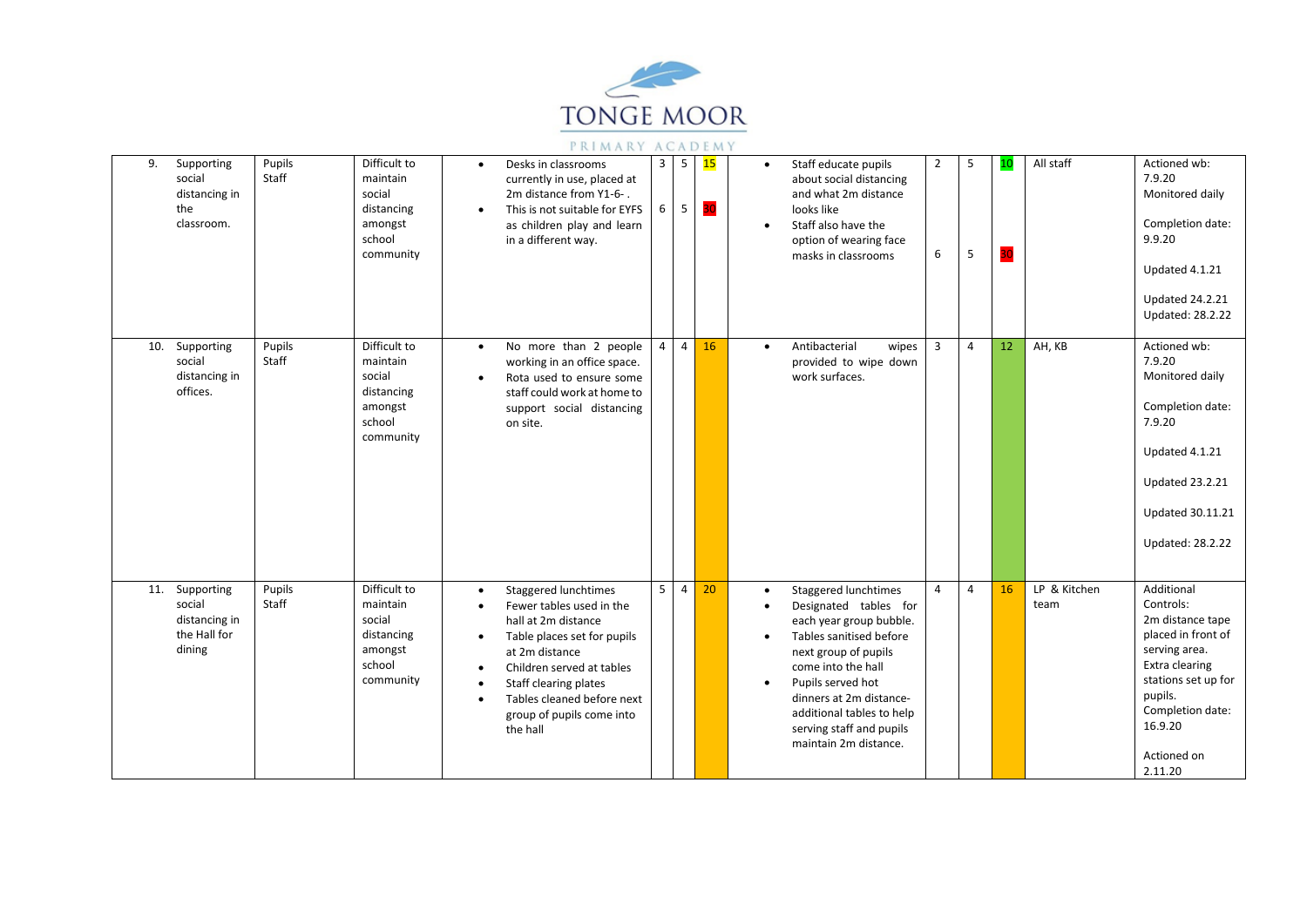

|     |                                                                                           |                            |                                                                                         |                                                                                                                                                                                                                                                                                                                                      |                |                |                | Monitored weekly<br>One way system in the<br>4.1.21<br>hall to limit year group<br>cross over.<br><b>Updated 24.2.21</b><br><b>Updated 30.11.21</b><br>Updated: 28.2.22                                                                                                                                                                                                                            |  |
|-----|-------------------------------------------------------------------------------------------|----------------------------|-----------------------------------------------------------------------------------------|--------------------------------------------------------------------------------------------------------------------------------------------------------------------------------------------------------------------------------------------------------------------------------------------------------------------------------------|----------------|----------------|----------------|----------------------------------------------------------------------------------------------------------------------------------------------------------------------------------------------------------------------------------------------------------------------------------------------------------------------------------------------------------------------------------------------------|--|
| 12. | Supporting<br>social<br>distancing<br>when holding<br>staff<br>meetings and<br>briefings. | Staff                      | Difficult to<br>maintain<br>social<br>distancing<br>amongst staff<br>during<br>meetings | Only 2 meetings were held<br>$\bullet$<br>in the Summer term<br>Staff meetings held via<br>$\bullet$<br>teams and in smaller<br>groups that can maintain<br>2m distance.                                                                                                                                                             | $\mathbf{1}$   |                | $4 \mid 4$     | $\overline{4}$<br>NW & SLT team<br>Actioned on<br>1<br>Phase meetings to be<br>$\overline{A}$<br>$\bullet$<br>7.9.20<br>held in smaller groups<br>Monitored weekly<br>and in rooms that can<br>Completion date:<br>accommodate 2m social<br>11.9.21<br>distancing between<br>adults or held via teams.<br><b>Updated 30.11.21</b><br><b>Updated 28.2.22</b>                                        |  |
| 13. | Supporting<br>social<br>distancing for<br>collective<br>worship and<br>assemblies         | Pupils<br>Staff<br>Parents | Difficult to<br>maintain<br>social<br>distancing<br>amongst<br>school<br>community      | All assemblies/Collective worship to<br>be shared via:<br>PowerPoint to enable staff<br>$\bullet$<br>to deliver.<br>Teams- for a virtual<br>$\bullet$<br>delivery.<br>Recorded and shared via<br>$\bullet$<br>the website, intranet,<br>email, twitter.<br>Consent to be gained for<br>$\bullet$<br>any videos shared<br>externally. | $\mathbf{1}$   | $\overline{4}$ | $\overline{4}$ | $\overline{4}$<br>SLT team,<br>Actioned on<br>Assemblies to resume<br>1<br>$\overline{4}$<br>$\bullet$<br>7.9.20<br><b>Teaching Staff</b><br>whilst rates of infection<br>IT staff<br>Monitored weekly<br>are low<br>Admin team<br>Assess a need to return<br>Completion date:<br>to virtual assemblies if<br>11.9.21<br>infection rates rise<br><b>Updated 30.11.21</b><br><b>Updated 28.2.22</b> |  |
| 14. | Keeping<br>areas clean<br>and free of<br>infection.                                       | Pupils<br>Staff            | Difficult to<br>maintain<br>social<br>distancing<br>amongst<br>school<br>community      | Staff CPD of government<br>$\bullet$<br>guidance for hygiene in<br>schools<br>Posters and checklists<br>around school to reinforce<br>hygiene procedures<br>All classes to be given a<br>$\bullet$<br>'pack' of cleaning<br>resources and checklist so                                                                               | $\overline{4}$ | $\overline{4}$ | 16             | $\overline{3}$<br>$\overline{4}$<br>12<br>NW, ML, AH<br>Actioned on<br>Staff CPD of government<br>$\bullet$<br>8.6.20<br>Cleaning team<br>guidance for hygiene in<br>schools<br>Monitored daily<br>Posters and checklists<br>Completion date:<br>around school to<br>7.9.21<br>reinforce hygiene<br>procedures<br><b>Updated 28.2.22</b><br>All classes to be given a<br>'pack' of cleaning        |  |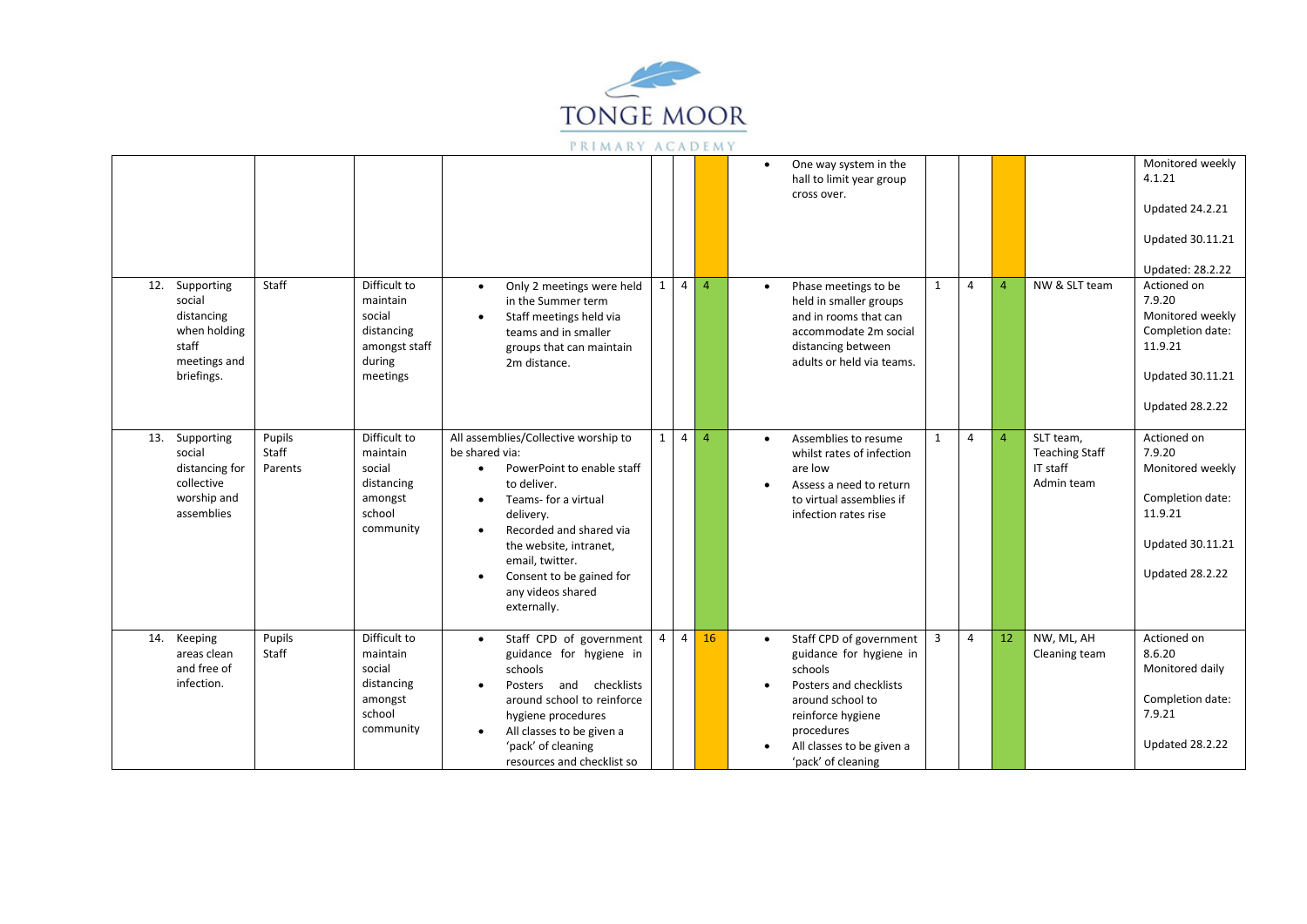

|                                                                      |       |                                                                                    | $\bullet$<br>$\bullet$<br>$\bullet$                                                     | that staff can clean before<br>lunchtime to prepare for<br>second group of part time<br>pupils.<br>Bins to be changed at<br>dinner time and at the end<br>of the day<br>Increased cleaning toilets<br>and areas frequently<br>touched during the day.<br>Keep windows & doors<br>open for ventilation as<br>long as this does not<br>contravene safeguarding<br>policy.                                                                                                                                                                                                                                                                        |                |                |    |  | resources and checklist<br>so that staff can clean<br>before lunchtime to<br>prepare for second<br>group of part time<br>pupils<br>Keep windows & doors<br>open for ventilation as<br>long as this does not<br>contravene safeguarding<br>policy.                                                                                                              |                |                |    |                             |                                                                                           |
|----------------------------------------------------------------------|-------|------------------------------------------------------------------------------------|-----------------------------------------------------------------------------------------|------------------------------------------------------------------------------------------------------------------------------------------------------------------------------------------------------------------------------------------------------------------------------------------------------------------------------------------------------------------------------------------------------------------------------------------------------------------------------------------------------------------------------------------------------------------------------------------------------------------------------------------------|----------------|----------------|----|--|----------------------------------------------------------------------------------------------------------------------------------------------------------------------------------------------------------------------------------------------------------------------------------------------------------------------------------------------------------------|----------------|----------------|----|-----------------------------|-------------------------------------------------------------------------------------------|
| 15. Keeping staff<br>room areas<br>clean and<br>free of<br>infection | staff | Difficult to<br>maintain<br>social<br>distancing<br>amongst<br>school<br>community | $\bullet$<br>$\bullet$<br>$\bullet$<br>$\bullet$<br>$\bullet$<br>$\bullet$<br>$\bullet$ | Staff to follow hand<br>sanitising procedure<br>before entering the<br>staffroom, after eating or<br>using the toilet<br>Staff to prepare own food<br>and drinks only<br>Staff to wipe down areas<br>they have used<br>Staff to wash, dry and put<br>away anything used<br>Staff to ensure that they<br>follow the staffroom<br>checklist to main high level<br>of hygiene<br>Toilets to be cleaned<br>additionally during the<br>day.<br>Keep windows & doors<br>open for ventilation as long<br>as this does not contravene<br>safeguarding policy.<br>Hand sanitising stations at<br>all entrances and topped<br>up regularly by caretaker. | $\overline{4}$ | $\overline{4}$ | 16 |  | Posters placed around<br>room to encourage 2m+<br>distance in the<br>staffroom.<br>Regular checks that<br>cleaning equipment is<br>readily available.<br><b>Expectations shared</b><br>alongside checklist in<br>staff briefing (via teams)<br>Staff to wear a Face<br>Hand sanitising stations<br>at all entrances and<br>topped up regularly by<br>caretaker | $\overline{3}$ | $\overline{4}$ | 12 | NW, ML, AH<br>Cleaning team | 7.9.20<br>Completion date:<br>11.9.20<br><b>Updated 11.1.21</b><br><b>Updated 28.2.22</b> |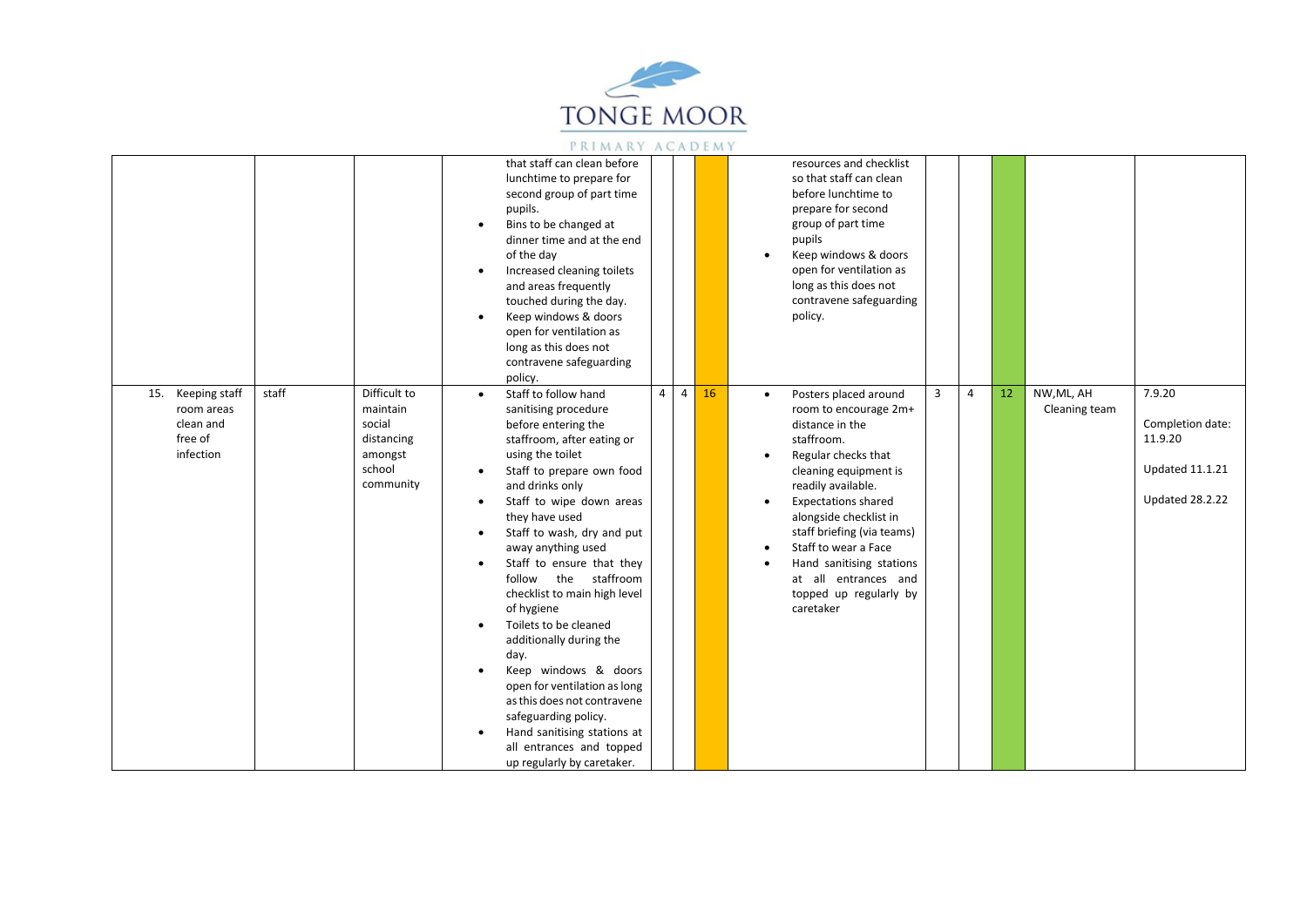

| 16. | Keeping<br>resources<br>clean       | Pupils<br>Staff | If item<br>contains virus<br>such as<br>COVID <sub>19</sub><br>could spread<br>amongst<br>other users     | $\bullet$<br>$\bullet$                                        | Children from Y1-Y6 have<br>been given their own<br>resources to use on their<br>desk.<br>Not applicable to EYFS.                                                                                                                                                                                                                                                                                                                                                                             | $\overline{4}$<br>6     | $\overline{4}$<br>5 | 16<br>30 | $\bullet$              | Each class will be<br>provided with playtime<br>equipment that they<br>must be responsible for<br>and clean down daily<br>with provided wipes.                   | $\overline{4}$<br>5 | $\overline{4}$<br>5 | 16<br>25 | NW & SLT<br>MAT leadership<br>AL Music Lead<br><b>NC PE Specialist</b> | Actioned<br>wb: 7.9.20<br>Monitored weekly<br>Additional<br>controls:<br>Children wearing<br>PE kits all day on<br>PE days.<br>Completion date:<br>14.9.20<br><b>Updated 30.11.21</b><br><b>Updated 28.2.22</b> |
|-----|-------------------------------------|-----------------|-----------------------------------------------------------------------------------------------------------|---------------------------------------------------------------|-----------------------------------------------------------------------------------------------------------------------------------------------------------------------------------------------------------------------------------------------------------------------------------------------------------------------------------------------------------------------------------------------------------------------------------------------------------------------------------------------|-------------------------|---------------------|----------|------------------------|------------------------------------------------------------------------------------------------------------------------------------------------------------------|---------------------|---------------------|----------|------------------------------------------------------------------------|-----------------------------------------------------------------------------------------------------------------------------------------------------------------------------------------------------------------|
|     | 17. Hand<br>washing &<br>sanitising | Pupils<br>Staff | If person has<br>virus such as<br>COVID-19<br>could spread<br>on<br>items/people<br>the person<br>touches | $\bullet$<br>$\bullet$<br>$\bullet$<br>$\bullet$<br>$\bullet$ | Pupils<br>educated<br>about<br>effective<br>handwashing<br>requirements<br>Posters around<br>school<br>reminding<br>pupils<br>of<br>of<br>importance<br>handwashing<br>Staff given guidance of key<br>points in the day when<br>pupils hand wash: on<br>entering school, after<br>break times, before eating,<br>after coughing or sneezing.<br>Soap/hand wash available<br>at all sinks<br>PowerPoint to remind<br>children and staff of hand<br>washing protocol on<br>returning to school. | $\overline{\mathbf{3}}$ | 3 9                 |          | $\bullet$<br>$\bullet$ | Hand sanitising units<br>available at all key<br>entrances.<br>PowerPoint to remind<br>children and staff of<br>hand washing protocol<br>on returning to school. | $\overline{2}$      | 3                   | 6        | NW & SLT<br>MAT leadership                                             | Actioned<br>wb: 7.9.20<br>Monitored weekly<br>Completion date:<br>9.9.20<br><b>Updated 28.2.22</b>                                                                                                              |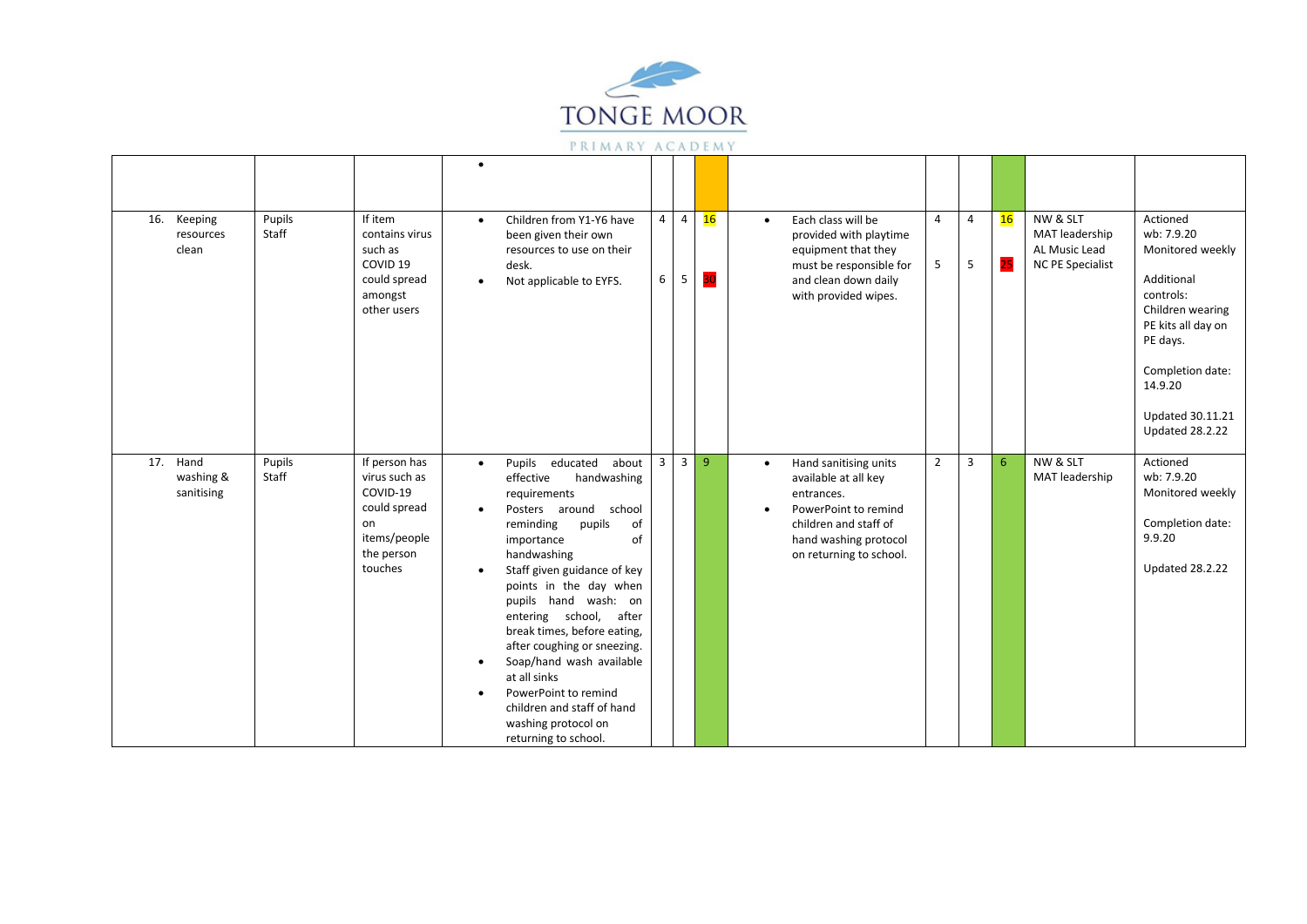

| 18. Respiratory<br>Hygiene                   | Pupils<br>Staff | If person has<br>virus such as<br>COVID-19<br>could spread<br>on<br>items/people<br>the person<br>touches or if<br>social<br>distancing<br>not possible                                              | $\bullet$<br>$\bullet$<br>$\bullet$<br>$\bullet$<br>$\bullet$<br>$\bullet$ | Children reminded of<br>appropriate hygiene<br>measures:<br>Coughing into arm<br>Using a tissue once when<br>blowing nose or sneezing.<br>Catch it, bin it, kill it<br>Tissues purchased for each<br>classroom<br>Power Point to remind<br>children and staff of<br>hygiene protocol on<br>returning to school. | 3              | 3 <sup>1</sup> | $\overline{9}$ |           | <b>Additional Tissues</b><br>purchased for each<br>classroom<br>Power Point to remind<br>again children and staff<br>of hygiene protocol on<br>returning to school. | $\overline{2}$ | 3              | 6  | NW & SLT<br>MAT leadership | Actioned<br>wb: 7.9.20<br>Monitored weekly<br>Completion date:<br>7.9.20<br><b>Updated 28.2.22</b> |
|----------------------------------------------|-----------------|------------------------------------------------------------------------------------------------------------------------------------------------------------------------------------------------------|----------------------------------------------------------------------------|-----------------------------------------------------------------------------------------------------------------------------------------------------------------------------------------------------------------------------------------------------------------------------------------------------------------|----------------|----------------|----------------|-----------|---------------------------------------------------------------------------------------------------------------------------------------------------------------------|----------------|----------------|----|----------------------------|----------------------------------------------------------------------------------------------------|
| 19. Intimate care<br>for pupils.             | Pupils<br>Staff | If person has<br>virus such as<br>COVID-19<br>could spread<br>on<br>items/people<br>the person<br>touches<br>(including<br>faecal to oral<br>transfer) or if<br>social<br>distancing<br>not possible | $\bullet$<br>$\bullet$                                                     | Intimate care policy<br>PPE bought to reduce risk<br>to staff and pupils when<br>changing pupils.                                                                                                                                                                                                               | 3 <sup>1</sup> | $\overline{4}$ | 12             | $\bullet$ | Ensure PPE replenished<br>regularly.                                                                                                                                | $\overline{3}$ | $\overline{4}$ | 12 | NW & SLT<br>MAT leadership | Actioned on<br>7.9.20<br>Monitored daily<br><b>Updated 28.2.22</b>                                 |
| First Aid for<br>20.<br>staff and<br>pupils. | Pupils<br>Staff | If person has<br>virus such as<br>COVID-19<br>could spread<br>on<br>items/people<br>the person<br>touches or if<br>social<br>distancing<br>not possible                                              | $\bullet$<br>$\bullet$                                                     | <b>First Aid Policy</b><br>PPE bought to reduce risk<br>to staff and pupils when<br>administering first aid.                                                                                                                                                                                                    | 3 <sup>7</sup> | $\overline{4}$ | 12             | $\bullet$ | Ensure PPE replenished<br>regularly.                                                                                                                                | 3              | $\overline{4}$ | 12 | NW & SLT<br>MAT leadership | Actioned on<br>7.9.20<br>Monitored daily<br><b>Updated 28.2.22</b>                                 |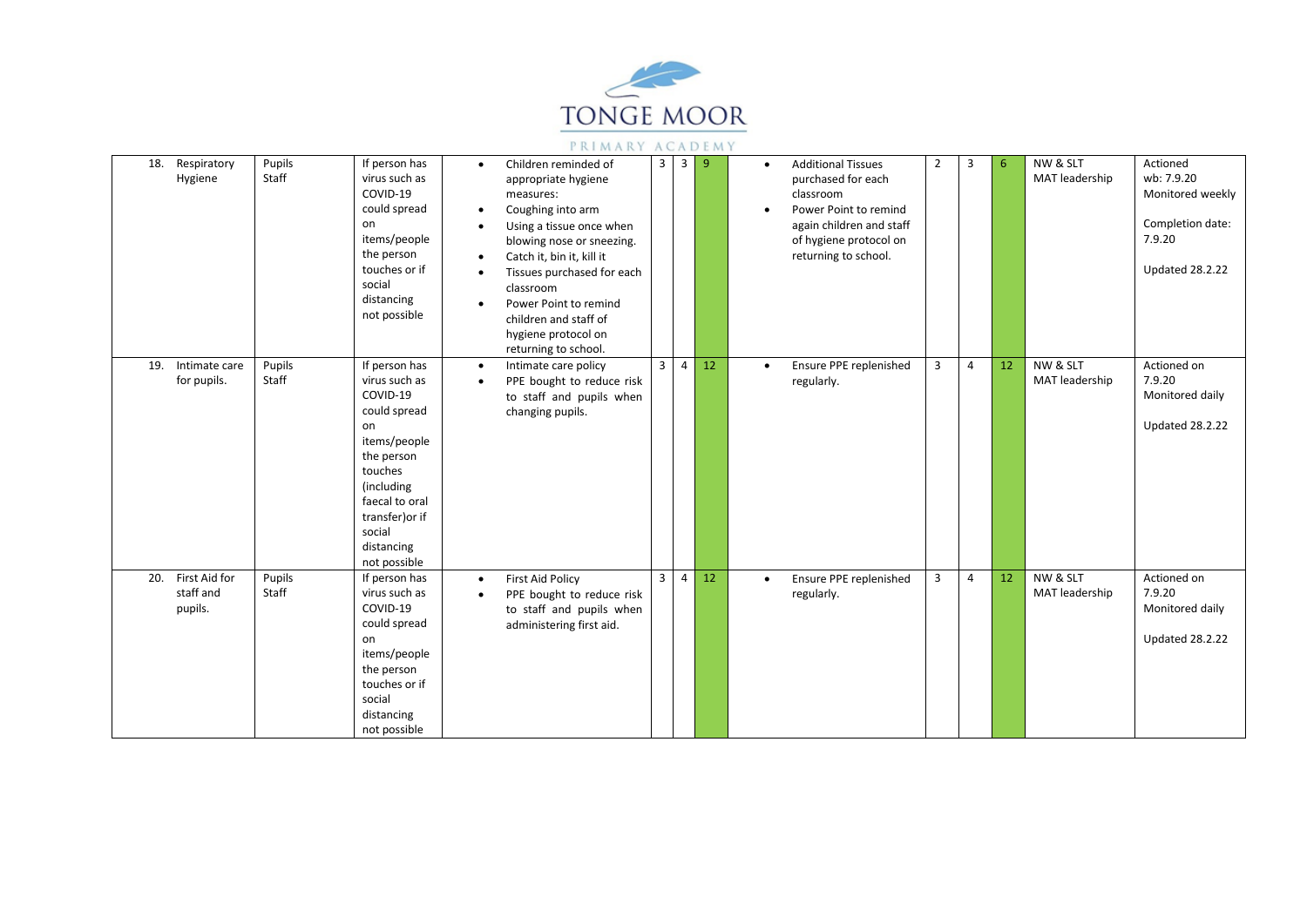

| 21. Supporting<br>staff and<br>pupils<br>displaying<br>symptoms. | Pupils<br>Staff<br>Parents | If person has<br>virus such as<br>COVID-19<br>could spread<br>on<br>items/people<br>the person<br>touches or if<br>social<br>distancing<br>not possible | $\bullet$<br>$\bullet$<br>$\bullet$<br>$\bullet$<br>$\bullet$<br>$\bullet$ | Assess if pupil or staff<br>member is displaying<br>symptoms.<br>Ask staff member to go<br>home and follow<br>government guidance-7<br>day self-isolation/14 days<br>family isolation.<br>Phone pupil's family and<br>ask them to pick up child<br>and follow Government<br>guidance 14 days family<br>isolation.<br>If Covid 19 confirmed via<br>testing, inform RIDDOR<br>Designate 'Medical room'<br>to be used as an 'exit'<br>space.<br>Pack of resources stored<br>here for PPE for staff<br>sitting with pupils and for<br>immediate cleaning after<br>pupil/staff member has<br>left.<br>Pass on key information on<br>how to access testing and<br>ask staff member/parents<br>to report back as soon as<br>they know results of | $\overline{2}$ | 5 | 10 | $\bullet$<br>$\bullet$ | Continue to monitor and<br>update dependent on<br>WHO, PHA &<br>Government<br>recommendations<br>If a child/staff member<br>tests positive for COVID-<br>SLT to phone PHA and<br>consider closing whole<br>year group bubble -<br>according to new<br>government guidance.<br>Ask staff member to go<br>home and follow<br>government guidance-<br>10 day self-isolation/<br>family isolation if<br>necessary. | $\overline{2}$ | -5 | 10 | NW & SLT<br>MAT leadership | Actioned on<br>7.9.20<br>Monitored daily<br>Updated<br>4.1.21<br><b>Updated 30.11.21</b><br>Updated 28.2.22 |
|------------------------------------------------------------------|----------------------------|---------------------------------------------------------------------------------------------------------------------------------------------------------|----------------------------------------------------------------------------|-------------------------------------------------------------------------------------------------------------------------------------------------------------------------------------------------------------------------------------------------------------------------------------------------------------------------------------------------------------------------------------------------------------------------------------------------------------------------------------------------------------------------------------------------------------------------------------------------------------------------------------------------------------------------------------------------------------------------------------------|----------------|---|----|------------------------|----------------------------------------------------------------------------------------------------------------------------------------------------------------------------------------------------------------------------------------------------------------------------------------------------------------------------------------------------------------------------------------------------------------|----------------|----|----|----------------------------|-------------------------------------------------------------------------------------------------------------|
| 22. Preventing a<br>spread from<br>a known<br>case.              | Pupils<br>Staff<br>Parents | If person has<br>virus such as<br>COVID-19<br>could spread<br>on<br>items/people<br>the person<br>touches or if<br>social                               | $\bullet$<br>$\bullet$<br>$\bullet$                                        | testing.<br>Pupil/staff member sent<br>home as soon as they<br>display symptoms.<br>If Covid 19 confirmed via<br>testing, inform RIDDOR<br>If a pupil or member of<br>staff is tested and<br>confirms that they have<br>Covid:                                                                                                                                                                                                                                                                                                                                                                                                                                                                                                            | $\overline{2}$ | 5 | 10 | $\bullet$              | Continue to monitor and<br>update dependent on<br>WHO, PHA &<br>Government<br>recommendations<br>If a child/staff member<br>tests positive for COVID-<br><b>SMT to contact PHE</b>                                                                                                                                                                                                                             | $\overline{2}$ | 5  | 10 | NW & SLT<br>MAT leadership | Actioned on<br>7.9.20<br>Monitored daily<br>Updated 4.1.21<br><b>Updated 30.11.21</b><br>Updated 28.2.22    |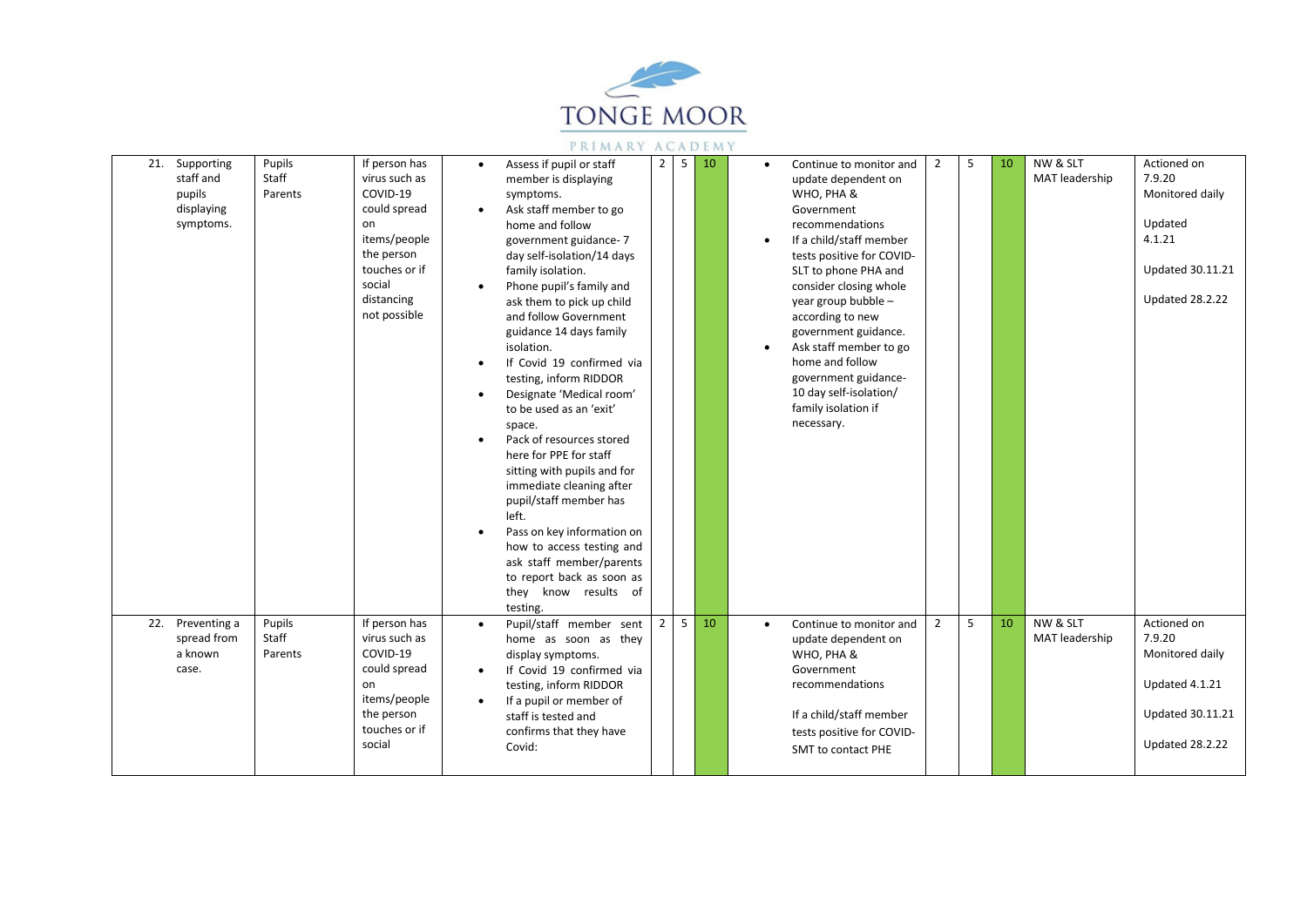

|                                                                      |                            | distancing<br>not possible                                       | $\bullet$<br>$\bullet$<br>$\bullet$ | All pupils and staff that<br>came in to contact with<br>this staff member/pupil<br>must be sent home.<br>Deep clean of the spaces<br>accessed by the staff<br>member/pupil<br>HR/MAT leadership<br>informed.                                                                       |                |   |    |                                                                                                                                                                                                                                                                                                                                                                                                                                                                                                                                                                                                                                                                       |
|----------------------------------------------------------------------|----------------------------|------------------------------------------------------------------|-------------------------------------|------------------------------------------------------------------------------------------------------------------------------------------------------------------------------------------------------------------------------------------------------------------------------------|----------------|---|----|-----------------------------------------------------------------------------------------------------------------------------------------------------------------------------------------------------------------------------------------------------------------------------------------------------------------------------------------------------------------------------------------------------------------------------------------------------------------------------------------------------------------------------------------------------------------------------------------------------------------------------------------------------------------------|
| 23.<br>Keeping aero<br>sol virus<br>transmission<br>to a<br>minimum. | Staff<br>Pupils<br>Parents | Aerosol<br>transmission<br>of COVID<br>particles                 | $\bullet$<br>$\bullet$<br>$\bullet$ | Staff wear face coverings in<br>communal areas<br>Staff can chose to wear a<br>visor or face mask.<br>Staff can opt to wear face<br>coverings in the classroom                                                                                                                     | $\overline{4}$ | 6 | 24 | NW & SLT<br>$\overline{2}$<br>6<br>12<br>Actioned on<br>Children to sing in year<br>$\bullet$<br>MAT leadership<br>24.2.21<br>Staff can opt to wear a<br>face mask<br><b>Updated 30.11.21</b><br>Face masks must be<br>$\bullet$<br>snug fitting and 3 layers<br><b>Updated 28.2.22</b><br>of material, covering<br>both nose and mouth as<br>recommended by SAGE<br>Fabric masks must be<br>$\bullet$<br>cleaned regularly<br>Disposable masks must<br>$\bullet$<br>not be worn longer than<br>a day.<br>*For staff with medical<br>exemption for wearing masks<br>they must contact their line<br>managers/HR and alternative<br>arrangements will be<br>considered |
| 24. Supporting<br>staff<br>members<br>during<br>pregnancy            | Staff                      | Mitigate risks<br>relating to<br>pregnancy<br>and<br>coronavirus | $\bullet$<br>$\bullet$<br>$\bullet$ | Pregnant members of staff<br>offered individual risk<br>assessments led by HR and<br>their line manager<br>Risk assessments reviewed<br>when personal<br>circumstances change.<br>Pregnant staff members<br>identified as extremely<br>clinically vulnerable to<br>work from home. | $\overline{3}$ | 5 | 15 | NW & SLT<br>$\overline{2}$<br>5<br>10<br>Actioned on<br>Line manager/HR to<br>$\bullet$<br>MAT leadership<br>24.2.21<br>develop an individual<br>risk assessments for<br><b>Updated 30.11.21</b><br>pregnant members of<br>staff.<br>Updated 28.2.22<br>Risk assessments to be<br>reviewed and updated<br>at the beginning of a<br>new trimester or when<br>circumstances change.                                                                                                                                                                                                                                                                                     |